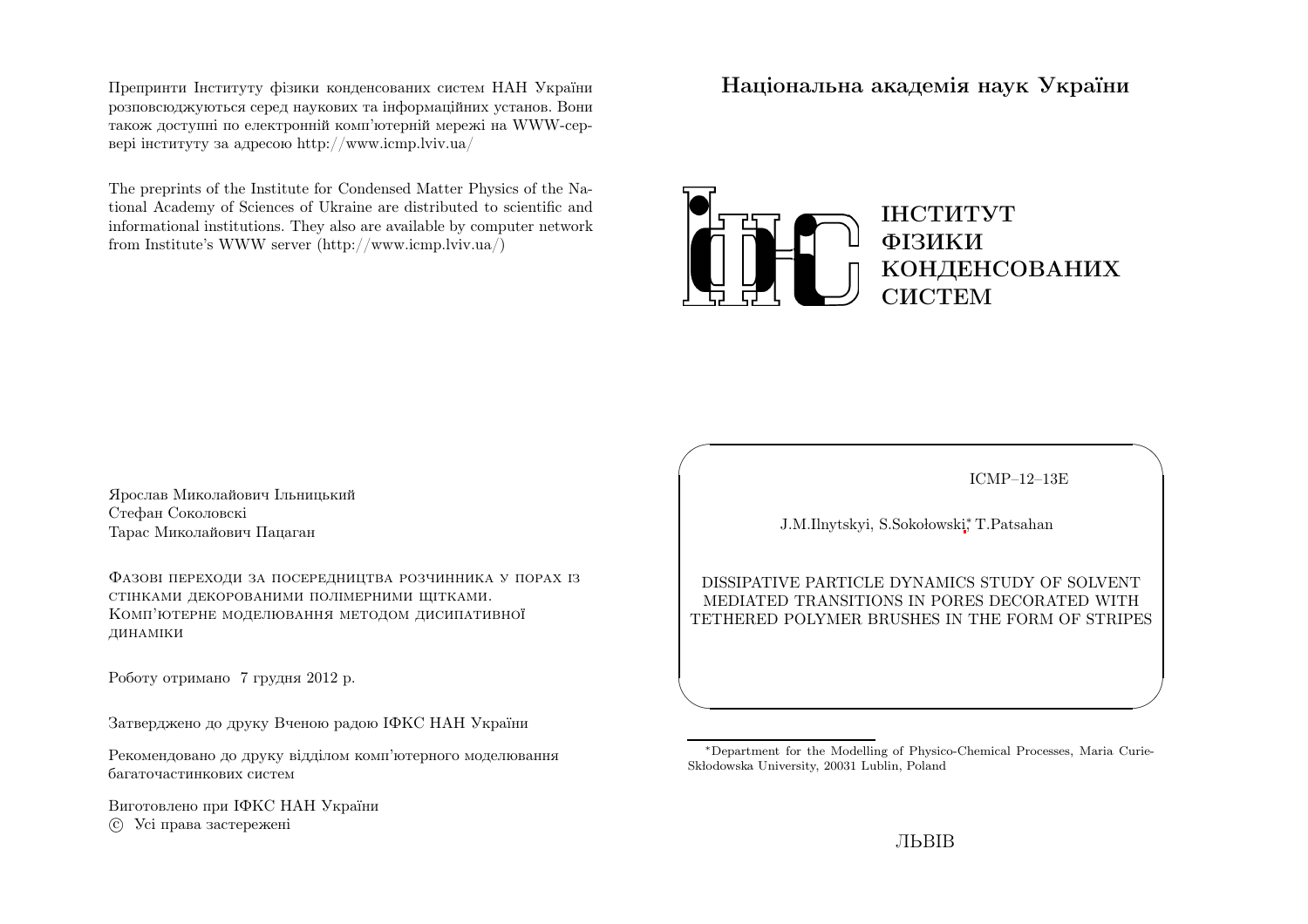# УДК: 538.9

 $\mathbf{PACS:} \ 62.23. \mathrm{St}, \ 36.20. \mathrm{Ey}, \ 61.20. \mathrm{Ja}$ 

### Дисипативна динамiка морфологiчних перетворень спричинених розчинником <sup>у</sup> порах iз декорованими стiнками

#### Я.М.Iльницький, С.Соколовскi, Т.Пацаган

**Анотація.** Досліджено формування морфологій у порі, яка має стінки, декорован<sup>i</sup> смугами полiмерних щiток (iз мономерiв сорту А), та заповнена бiнарною сумiшшю сортiв <sup>А</sup> <sup>i</sup> <sup>В</sup> <sup>р</sup>iзної композицiї. Знайдено граничн<sup>i</sup> випадки квазi-одновимiрного та квазi-двовимiрного розшарування сортiв. Показано, що формування морфологiй та – <sup>в</sup> деяких випадках – перемикання мiж ними при змiнi композицiї сумiшi спричинене змiною локального середовища для ланцюжкiв полiмерних щiток. Знайдено сформованi за посередництвом розчинника ламеларнi, меандро-подiбнi та рядков<sup>i</sup> цилiндричнi фази, для кожної <sup>з</sup> яких проаналiзовано iнтеграли перекриття мiж щiтками такомпоненти тензора гiрацiї ланцюжкiв <sup>у</sup> щiтках.

### Dissipative particle dynamics study of solvent mediated transitions in pores decorated with tethered polymer brushes in theform of stripes

#### J.M.Ilnytskyi, S.Sokołowski, T.Patsahan

Abstract. We study self-assembly of <sup>a</sup> binary mixture of components A and <sup>B</sup> confined in <sup>a</sup> slit-like pore with the walls modified by the stripes of tethered brushes of beads A. We concentrate on solvent mediated transitions between morphologies when the composition of the mixture varies. For certain limiting cases of the pore geometry we found an effective reduction of the dimensionality to quas<sup>i</sup> one- and two-dimensional demixing cases. The change of <sup>a</sup> local environment for the chains upon varying the mixture composition provides an explanation for formation of <sup>a</sup> range of morphologies and, in some cases, for switching between them. We found solvent mediated lamellar, meander and in-lined cylinder <sup>p</sup>hases which are analysed quantitatively on the values of brushoverlap integrals and the components of <sup>a</sup> gyration tensor.

## Подається <sup>в</sup> Condensed Matter Physics Submitted to Condensed Matter Physics

 c Iнститут фiзики конденсованих систем <sup>2012</sup>Institute for Condensed Matter Physics <sup>2012</sup>

# 1. Introduction

In recent years investigations of polymer films on solid surfaces have become one of the most rapidly growing research area in <sup>p</sup>hysics, chemistry, and material science. The reason for such sustained growth is due to the availability of <sup>a</sup> wealth of fundamentally interesting information in thermodynamics and kinetics, such as long and short range forces, interfacial interactions, flow, and instability <sup>p</sup>henomena. [\[1–](#page-10-0)[6,](#page-10-1) [8\]](#page-10-2) Moreover, polymer thin films are widely used as an industrial commodity in coatings and lubricants and they have become an integral part of the development process in modern hi-tech applications such as optoelectronics, biotechnology, nanolithography, novel sensors and actuators. [\[9–](#page-10-3)[16\]](#page-10-4) Most of these applications have been connected with an intrinsic property of polymer films to exhibit <sup>a</sup> variety of surface morphologies, the size of which ranges from <sup>a</sup> few tens of nanometers to hundreds of micrometers. As many of the modern, technologically relevant <sup>p</sup>henomena occur at the nanoscale, the behavior of polymer thin films deposited on flat surface that exhibit morphologies at the nanoscale has been one of major focuses in recent years. [\[6,](#page-10-1) [8,](#page-10-2) [17](#page-10-5)[–22\]](#page-10-6)

The development of several new techniques [\[23\]](#page-10-7) in material science permits now the productions of solid substrates whose surface is "decorated" with precisely characterized surface structures on length scales ranging from nanometers to microns. In particular, advances in nanotechnology have permitted establishment of methods for obtaining functional polymeric films on solid surfaces exhibiting quite complex topographic nanostructures. Such chemically decorated substrates allow for manipulation of fluid at very short length scales and thus they can <sup>p</sup>lay animportant role in <sup>a</sup> variety of contexts. [\[24](#page-10-8)[–26\]](#page-10-9)

Importance of systems involving brushes tethered at structured surfaces stimulated development of methods of theoretical description of such systems. Theoretical studies of fluids in contact with brushes on patterned surfaces have been mainly based on different simulation methods. They include Monte Carlo [\[27\]](#page-11-0) and molecular dynamics, [\[28\]](#page-11-1) as well as dissipative particle dynamics (DPD) simulations. [\[17](#page-10-5), [29\]](#page-11-2) The studies performed so far indicated that heterogeneity of tethered layers has <sup>a</sup> great impact on the structure of the confined fluid and thermodynamicand dynamic properties of the systems.

In numerous previous studies [\[29\]](#page-11-2), including our work [\[30\]](#page-11-3), the simulations have been carried out assuming constant composition in the confined system. However, the demixing <sup>p</sup>henomena and the formationof different morphologies strongly depend on the composition [\[32\]](#page-11-4) and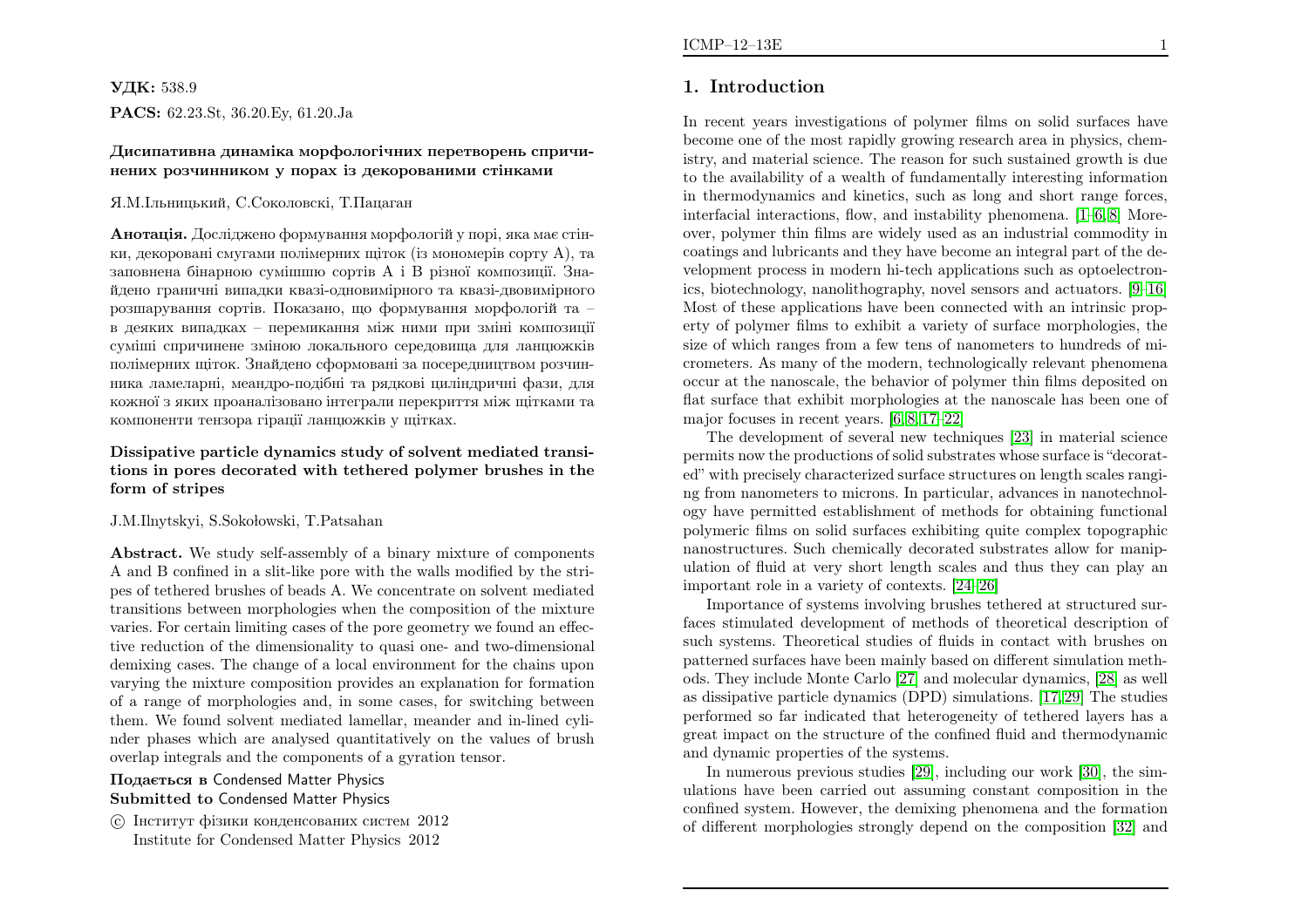the aim of this work is to get an insight how the change in the fluid composition influences the structure of the confined system. Similarly as in previous work, [\[30\]](#page-11-3) we use DPD to investigate the behavior of <sup>a</sup> binary mixture, composed of beads <sup>A</sup> and B, confined in slit-like pores with walls modified by the stripes of tethered chains that are made of beads A. The stripes at the opposing pore walls are <sup>p</sup>laced "in-phase" (face-to-face), or "out-of-phase. Species <sup>A</sup> and <sup>B</sup> are assumed to exhibit demixing in <sup>a</sup> bulk <sup>p</sup>hase. The simulations are carried out for different compositions of the fluid. Our interest is to determine possible morphologies that can be formed inside the pore, depending on the fluid composition, and on the geometrical parameters characterizing the system (the size of the pore and the width of the stripes, the arrangement of the stripes). In particular, we analyze special limiting cases, where geometry of the pore leads to the reduction of effective dimensionality. Special emphasize is <sup>g</sup>iven to the cases of stripes the separation distance between which, either within the pore wall or across the pore, is small. The crossover for the polymer chains from the regime of polymer melt to the regime of <sup>a</sup> good solution provides <sup>a</sup> basis for solvent mediated morphology formation and mor<sup>p</sup>hology switching. We performed complementary simulations where the solvent in <sup>a</sup> form of <sup>a</sup> binary mixture is replaced by one-component solvent of variable quality. Moreover, we also consider how the arrangement of the stripes ("in-" versus "out-of-phase") influences the observed <sup>p</sup>henomena. Quantitative analysis of morphologies is performed by means of overlap integrals of polymer chains belonging to different stripes or surfaces. Conformational properties of chains are studied via gyration tensor components. The simulation method has been described in ourprevious work [\[30\]](#page-11-3) and for the sake of brevity it has been omitted here.

The paper is organized as follows. In the next section we will recall briefly the model and the simulation method. <sup>A</sup> number of limiting cases for the pore geometry that show the effects of reduced effective dimensionality are considered in section [3](#page-3-0). Quantitative analysis of solvent mediated morphologies for the case of weakly separated stripes is performed in section [4.](#page-5-0) The summary of the results is presented insection [5.](#page-9-0)

# 2. The model

To simulate the pore we use the box of the dimensions  $L_x$ ,  $L_y$  and  $L<sub>z</sub>$ . All the dimensions are in reduced units, measured in respect to the cutoff distance  $r_c$  for the repulsive interaction, which is set to  $r_c = 1$ . The planes  $z = 0$  and  $z = L_z \equiv d$  are impenetrable walls. Periodic

boundary conditions are applied in both  $X$  and  $Y$  directions. Each wall is divided into stripes of equal width,  $w$ , alternating those with and without polymers attached. The stripes at the apposite walls can be <sup>p</sup>laces either in- or out of <sup>p</sup>hase, see Fig. [1](#page-2-0). The width of the stripes with attached polymers is the same as the width of the polymer free spaces, therefore the term "out-of-phase" means that the stripe with polymer on one wall is facing polymer free stripe at another wall. The rest of the pore interior is filled by single beads, representing the fluid components.

<span id="page-2-0"></span>

| ٠Z                                            | w            | а            |                 | ١Z           |    |       |     |
|-----------------------------------------------|--------------|--------------|-----------------|--------------|----|-------|-----|
| <b>UNIVY</b>                                  | 紹町           | 恐別           |                 | <b>HARVI</b> | 網町 | 恐别    |     |
| \$12855<br>$\sim$ $\sim$ $\sim$ $\sim$ $\sim$ | <b>SASAY</b> | <b>RASHS</b> | d<br><b>v</b> × |              |    | 58512 | 心饮用 |
|                                               |              |              | ∡⊾<br>۰.        |              |    |       |     |

Figure 1. Geometry of the pore with in-phase (a) and out-of-phase (b) arrangement of the stripes with tethered polymer chains. The pore sizeis d and the stripes width is w. The length of polymer chains is  $L = 20$ beads.

In simulations we use DPD approac<sup>h</sup> that includes the existence of smooth repulsive walls with the use of the reflection algorithm that preserves the total momentum. [\[30\]](#page-11-3) The reduced number density for beadsis equal to  $\rho = 3.0$ . Polymer chains are built of  $L = 20$  beads linked via harmonic bonds. The grafting points have been fixed on each wall and distributed randomly inside the stripes with reduced grafting density $\rho_g = 1.0$ . More details are provided elsewhere. [\[30\]](#page-11-3)

Two bead sorts, <sup>A</sup> and <sup>B</sup> are considered. Polymer chains are made of beads of sort A. The total number of polymer beads in the system is $N_A^p$ . A binary fluid mixture (which fills the interior of the pore) contains  $N_A^s$  beads of sort A and  $N_B$  beads of sort B. The fraction of the beads of sort B is  $f_B = N_B/N$ , where  $N = N_A^p + N_A^s + N_B$  is the total number of the beads. Miscibility of A and B beads is adjusted via the value of  $a_{AB}$ for the A-B repulsive interaction as compared to the values of  $a_{AA}$  and  $a_{BB}$  for the A-A and B-B interactions, respectively. [\[31\]](#page-11-5) In our study we use the following values:  $a_{AA} = a_{BB} = 25$  and  $a_{AB} = 40$ .

 For visualization of morphologies we employ the following density grid approach. Simulation box is split into the grid of cubic cells with linear dimension of <sup>0</sup>.<sup>75</sup><sup>−</sup>2.0, depending on the simulation box size. Local densities for polymer A beads,  $\rho_A^p(x, y, z)$ , solvent A beads,  $\rho_A^s(x, y, z)$ , and solvent B beads,  $\rho_B(x, y, z)$ , are evaluated in each cell, centered at  $(x, y, z)$ . They are averaged over  $10 - 15$  configurations (the subsequent configurations are separated by <sup>5000</sup> simulation steps). The averaging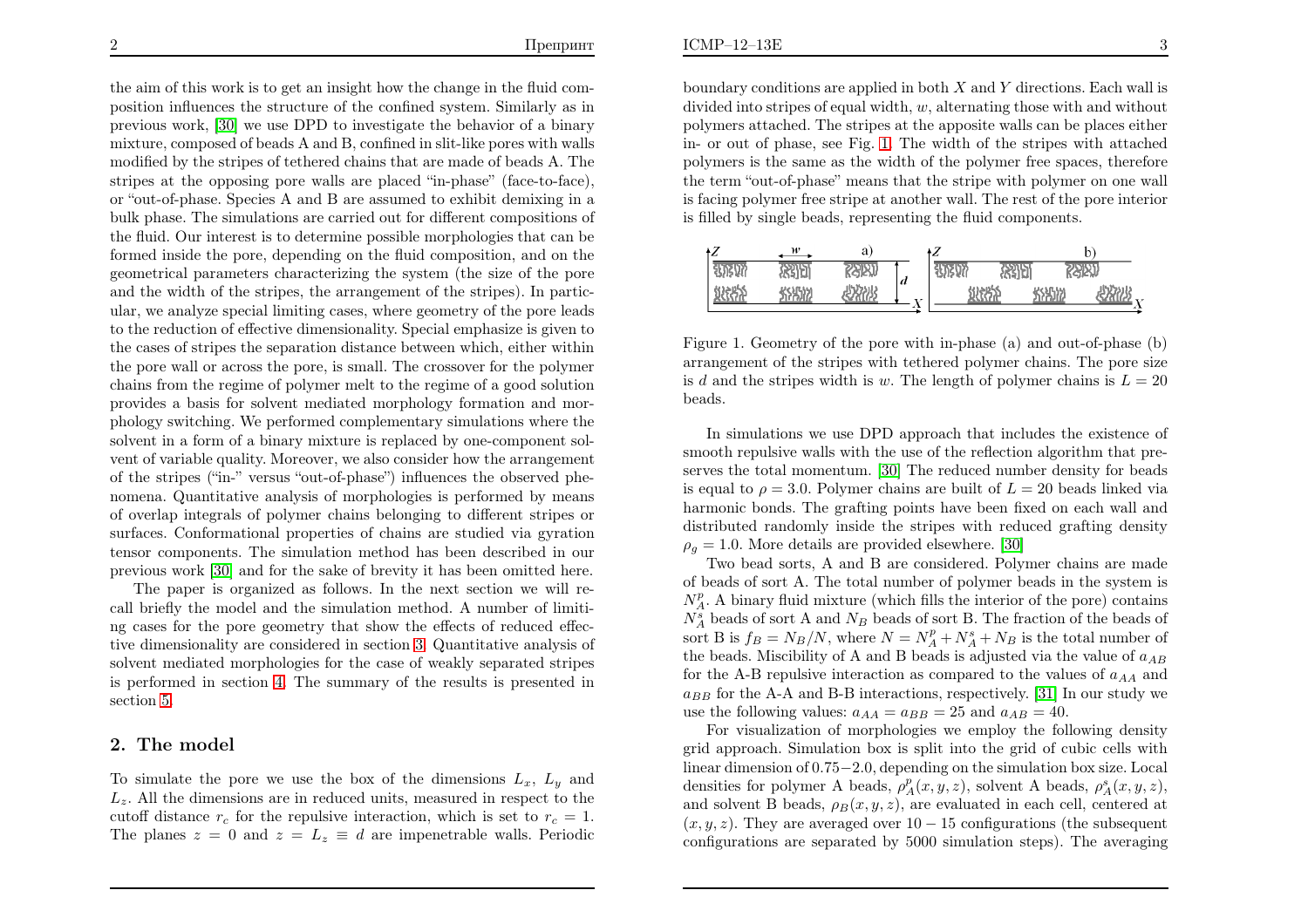<span id="page-3-0"></span> $\mathbf{E}$  5

is carried out after stabilization of <sup>a</sup> <sup>g</sup>iven morphology (typically, after $2 \cdot 10^5$  simulation steps).

We found that presenting both local densities of <sup>A</sup> and <sup>B</sup> beads in the same snapshot is not very informative. Instead, we show separate snapshots for local density of <sup>A</sup> or of <sup>B</sup> beads. In the first case, we representthe cells with low local density of A beads  $(\rho_A^p(x, y, z) + \rho_A^s(x, y, z))/\rho$  0.15 as dots. All other cells are space-filled with the color saturationproportional to the value of  $(\rho_A^p(x, y, z) + \rho_A^s(x, y, z))/\rho$ . The color tint is blueish if  $\rho_A^p(x, y, z) > \rho_A^s(x, y, z)$  and greenish otherwise. Similar ap- proac<sup>h</sup> is used in the second case, when the density of <sup>B</sup> beads is <sup>p</sup>lotted. In this case  $\rho_B(x, y, z)$  is color coded with red tint.

# 3. Solvent-mediated transitions in special geometries

#### 3.1. Wide stripes geometry

In the case of wide stripes that are in-phase arranged, the periodic pattern of alternating sub-regions is formed within the pore. The sub-regions free of polymer brush provide an environment for <sup>a</sup> bulk, quasi-3D demixing of confined <sup>A</sup> and <sup>B</sup> beads. On the contrary, the sub-regions dominated by <sup>a</sup> brush, reduce the volume accesible for the demixing of <sup>A</sup> andB beads to quasi-2D slabs, especially for moderate values of pore size d. This is demonstrated in Fig. [2](#page-3-1), where we show examples of morphologiesobserved for wide stripes with  $w = 90$  in a pore of size of  $d = 20$  when the fraction  $f_B$  is varied.



Figure 2. The sequence of morphologies obtained for the case of wide stripes,  $w = 90$ , at pore size  $d = 20$  by varying fraction of B beads,  $f_B$  (indicated at the right). Color-coded density of <sup>B</sup> beads in the selectedpart of the pore is shown only for the sake of clarity.

The first effect to mention is that with the increase of the fractionof A beads,  $f_A = 1 - f_B$ , more of them are adsorbed by the stripes of polymer brush causing their considerable swelling. We will discuss this effect quantitatively in section [4](#page-5-0). The remaining <sup>A</sup> and <sup>B</sup> beads are spread within the rest of accessible volume.

<span id="page-3-2"></span><span id="page-3-1"></span>We will concentrate here on the <sup>p</sup>henomena that occur within quasi-3D sub-regions. The morphologies formed here repeat those observed for diblock copolymers at various composition (or in similar systems). [\[30,](#page-11-3)[32\]](#page-11-4) To relate both cases one should look at the local fractions of <sup>A</sup> and <sup>B</sup>beads here,  $f'_A$  and  $f'_B$ , that differ from their global counterparts,  $f_A$ and  $f_B$  due to adsorption of some of A beads into the brush mentioned above. We found that cylinders made of B beads are formed at  $f_B=$ 0.16 ( $f'_B = 0.31$ , lowest frame in Fig. [2\)](#page-3-1). Similarly, cylinders made of A beads are observed inside the interval from  $f_B = 0.40$   $(f'_A = 0.26)$ <br>to  $f'_B = 0.50$   $(f'_B = 0.17)$  Lamellar like phase (in the OVZ planet to  $f_B = 0.50$  ( $f'_A = 0.17$ ). Lamellar-like phase (in the OYZ plane;<br>alternative blocks of A and B bands along the Y avia) is absented in alternating blocks of A and B beads along the  $X$ -axis) is observed in the interval from  $f_B = 0.26$   $(f'_A = 0.50)$  to  $f_B = 0.30$   $(f'_A = 0.42)$ . These boundaries of morphologies (in terms of the values  $f'_U$  for minor fraction  $U$ ) complete well with the values discusses for dislactions and means (exception  $U$ ) correlate well with the phase diagram for diblock copolymers (see, e.g. Refs. [\[30,](#page-11-3) [32\]](#page-11-4))

 Morphology transformations observed within quasi-2D regions literally repeat those found for the narrow stripes geometry, and this case is considered in detail in the following subsection.

#### 3.2. Narrow stripes geometry

For narrow stripes,  $w < 5$ , the polymer chains from adjacent stripes brigde theirselves into lamellae that envelope each wall. [\[30\]](#page-11-3) It is quite obvious that the same scenario holds for the out-of-phase arrangement of stripes, as far as both surfaces are decoupled. This is confirmed in our simulations (not shown for the sake of brevity). Two flat lamellae, formed at each wall, reduce the region accessible to free <sup>A</sup> and <sup>B</sup> beads to <sup>a</sup> slab, which turns into a quasi-2D one for moderate pore size  $d \sim 14 - 20$ . This situation also represents the sub-regions dominated by <sup>a</sup> brush for thecase of wide stripes (considered in <sup>a</sup> previous subsection).

In Fig. [3](#page-4-0) we display the sequence of quasi-2D morphologies that appear in this central slab as the result of <sup>a</sup> micro-phase separation betweenA and B beads. The pore size is  $d = 13.333$ , the stripes width is  $w = 4$  and only color-coded density of <sup>B</sup> beads is shown (in red tint). This pore size is <sup>a</sup> special one, as far as for the parameters being used here (polymer length, bulk and grafting densities), no solvent <sup>A</sup> beads are present at  $f_B = 0.5$ . [\[30\]](#page-11-3) At this fraction  $f_B$ , solvent B beads fill-in all slab-like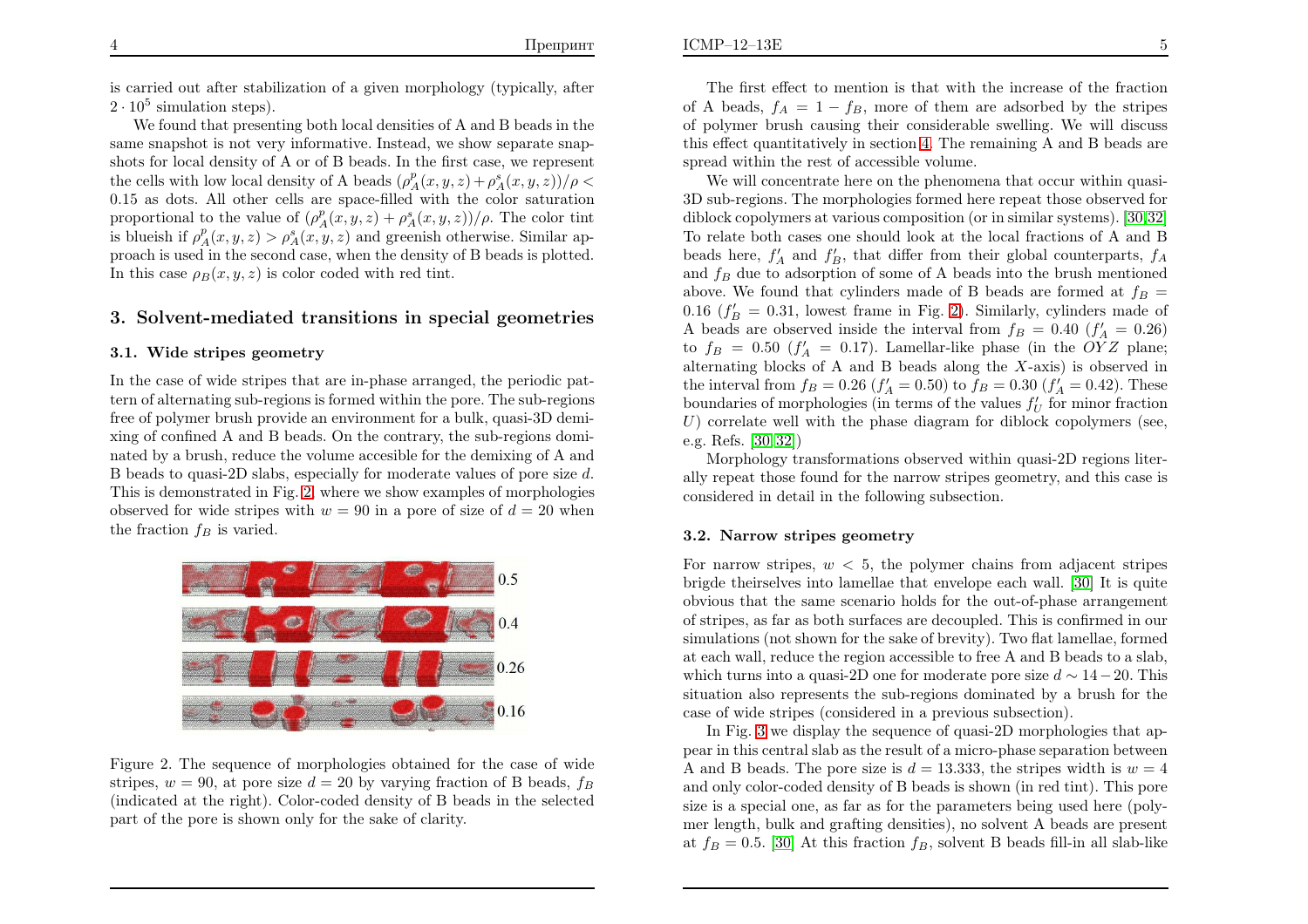

Figure 3. Sequence of morphologies obtained for narrow stripes,  $w =$ 4, in a pore of size  $d = 13.333$  at various fractions  $f_B$  (indicated at the bottom). From left to right: lamellar, thinned lamellar, perforated lamellar, "sausage" and "cake", single "sausage", and hexagonally packed "cakes" morphologies are shown (only color-coded density of <sup>B</sup> beads isshown).

accessible volume in the middle of the pore (first frame from the left inFig. [3\)](#page-4-0). The slab stays continuous but thinnes out with a decrease of  $f_B$ down to  $f_B = 0.28$  (the next frame). Then, it turns into a perforated lamellar one and then into disjointed prolate and/or oblate objects made of beads B (see respective frames in Fig. [3\)](#page-4-0). For still lower value of  $f_B$ ,  $f_B \approx 0.12$  hexagonally distributed "cookies" of B beads appear. One can easily see that this morphology possesses the same symmetry as perforated lamellar one, if beads <sup>A</sup> and <sup>B</sup> are interchanged. Further decrease of  $f_B$  causes that hexagonal order of the "cookies" is lost, and for  $f_B < 0.1$  "cookies" of <sup>B</sup> beads become randomly arranged (not shown). This sequence of the morphologies is reminiscent of the one observed in partial mixing of the two-dimensional fluids. [\[33\]](#page-11-6) Therefore, the case of narrow stripes can be classified as geometry-driven dimensional crossover from3D to 2D for confined fluid.

#### 3.3. Pillar geometry

In the case of wider stripes  $(w > 6)$ , bridging of polymer chains that belong to adjacent stripes is prohibited due to high penalty in conformational entropy. Instead, the in-phase arranged stripes can bridge theirselves across the pore to form pillars, providing that the pore width  $d$  is not too big (cf. the sketch <sup>p</sup>hase diagram presented in the previouswork [\[30\]](#page-11-3)). Such pillars are observed, for example, at  $d = 13.333$  and  $w = 10$ . Similarly to the case shown in Fig. [2,](#page-3-1) the system again displays (periodic along X axis) pattern of sub-regions, one being pillars of merged brushes and another – polymer-free sub-regions. At  $f_B = 0.5$ the latter are in <sup>a</sup> form of blocks filled exclusively with solvent <sup>B</sup> beads. For  $0.5 > f_B > 0.26$  these blocks become thinner first (as far as solvent



<span id="page-4-2"></span>Figure 4. Sequence of morphologies obtained for  $d = 13.333$  and  $w = 10$ at various fractions  $f_B$  (indicated at the bottom). Blocks of B beads filling the space between pillars of A beads ( $f_B = 0.50$ ), thinned blocks  $(f_B = 0.26)$ , hexagonally arranged columns  $(f_B = 0.20)$ , and random columns ( $f_B = 0.14$ ) are shown. Only color-coded density of B beads is displayed.

<span id="page-4-1"></span><span id="page-4-0"></span>A beads are adsorbed into <sup>p</sup>illars causing the latter to swell). Then, for $f_B \sim 0.20$ , the blocks split into rounded "columns" spanning across the pore and arranged almost hexagonally. At still lower values of  $f_B$  we arrive at randomly arranged columns of <sup>B</sup> beads of random thickness. All these morphologies are displayed in Fig. [4.](#page-4-1)

The regions accessible for the micro-phase separation of solvent beadshave a shape of slabs extended along Y-axis. The important point here is that all morphologies observed within these slabs at various  $f_B$  are uniform within the  $X$  dimension of each slab, thus the behavior of the existence are has intermeded as heirar success 1D along  $X$  axis within as able system can be interpreted as being quasi-1D along  $Y$  axis within each slab. One can quantify observed morphology changes by the density profiles of B beads,  $\rho(y)$ , along Y axis. It can be evaluated within a thin cross-section slabs located in the middle of each region (marked as  $1 - 4$ ) in the third frame from the left in Fig. [4\)](#page-4-1). The thickness of each crosssection slab in X direction is equal to 2 and the averaging of the density<br>is mode in  $Z$  direction. The histograms for the density profiles  $e^{(i)}(x)$ is made in Z-direction. The histograms for the density profiles  $\rho^{(i)}(y)$  in each <sup>i</sup>-th slab obtained in this way for the morphology shown in the third frame from the left in Fig. [4,](#page-4-1) are presented in the left frame of Fig. [5](#page-5-1). The local density inside each column of <sup>B</sup> beads is equa<sup>l</sup> to thebulk density,  $\rho(y) \approx \rho = 3$ , whereas outside the column it drops down to zero. Therefore, the integrated density,  $I = \int_0^{L_y} dy \rho(y)/L_y$  is a good measure for "block continuity". Right frame of Fig. [5](#page-5-1) shows the valuesof I, averaged over all four slabs,  $1 - 4$ . Two sets of simulations were performed. For the set <sup>I</sup> we started the simulation from the morphologyequilibrated at  $f_B = 0.5$  and converted required number of B beads, cho sen randomly across the system, into <sup>A</sup> beads. In the set II simulation, the initial configuration involved linearly stretched polymer chains andsolvent <sup>A</sup> and <sup>B</sup> beads randomly distributed within the pore.

One can observe the transformation from continuous into disconti-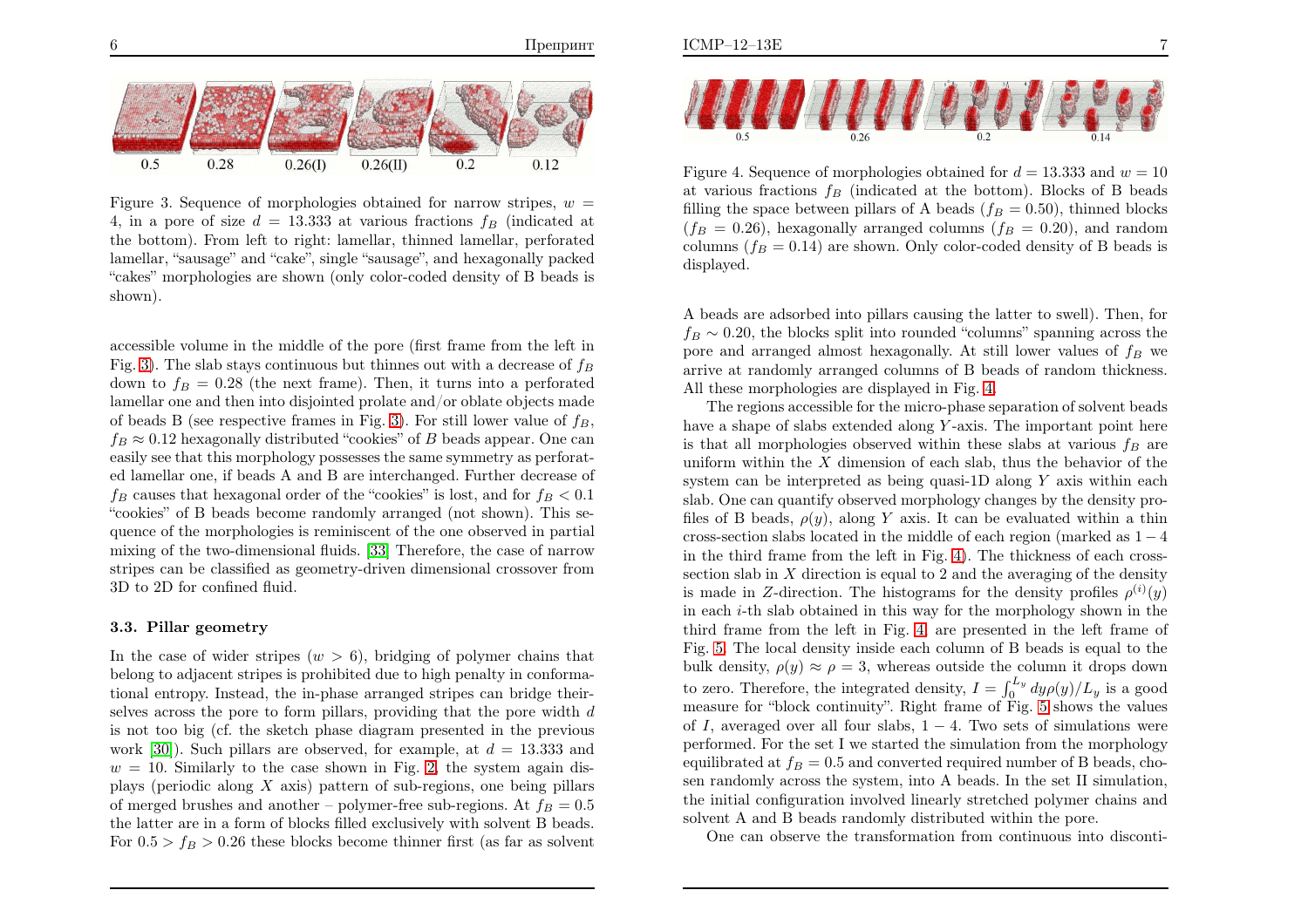

Figure 5. Left frame shows the density profiles  $\rho^{(i)}(y)$  along each *i*-th slab region shown in the third frame from the left in Fig. [4.](#page-4-1) Right frameshows the dependence of the integral profile  $I$  (averaged over four slabs) on  $f_B$ . The results for simulation set I are shown as blue disks and for the set  $II$  – as red asterisks.

nuous block morphology that occurs at  $f^*_{\beta} \approx 0.23$  (for the simulations set I; blue open disks) or at  $f_B^* \approx 0.28$  (for the simulation set II; red asterisks). The former value is lower indicating the presence of the "underconcentrated" continuous block morphology at  $0.28 > f_B > 0.23$  in the simulations set I. It is also interesting to note that for small  $f_B$  the integral I changes nearly linearly with  $f_B$ .

### 4. Competition between solvent mediated morpholo<sup>g</sup>ies for closely arranged stripes

So far we considered several special cases when both the geometry restrictions imposed by the pore geometry and the composition of the mixture confined within accessible sub-regions promote essential mor<sup>p</sup>hological changes. In both cases of <sup>a</sup> narrow pore (subsection [3.2\)](#page-3-2) and of <sup>a</sup> <sup>p</sup>illar (subsection [3.3](#page-4-2)) the stripes of brushes are bridged in one of directions by purely geometry means, literally by bringing stripes close enoug<sup>h</sup> to form lamellae (pillars). The role of the solvent is restricted then to swelling of already formed lamellae (pillars) and to micro-phase separation inside the polymer-free sub-regions.

However, one can envisage the situation when the lamellar (pillar) bridges are formed exclusively due to the role of <sup>a</sup> solvent. This, obviously, is possible in the geometries where the stripes of brush are broughtsufficiently close in one of  $X$  or  $Z$  dimensions, but not close enough to heigher space is the interesting of  $\Sigma$ bridge over by theirselves. Even more promising case can be designed by

provoking the competition between bridging, which may happen whenthe stripes are positioned sufficiently close in both X and Z directions.<br>Received to the properties of a second integer the use of a second Possible technological applications could involve the use of <sup>a</sup> solvent mixture which contains <sup>A</sup> component in <sup>a</sup> form of <sup>a</sup> short chain. This component could be used first for demixing with <sup>B</sup> component and formation of certain morphology, and then to be used as <sup>a</sup> crosslinker, tofix the structure permanently.

### <span id="page-5-1"></span><span id="page-5-0"></span>4.1. Mechanism for solvent-medialted morphologies and quantitative characterization of brush bridging and chains deformation

<span id="page-5-2"></span>The mechanism for the solvent-mediated morphologies lies in swelling of <sup>a</sup> polymer brush due to adsorption of <sup>a</sup> good solvent, the effect already mentioned above. Here we will discuss this effect in more detail. Let us consider the environment within the stripes of polymer chains. Due torelatively low grafting density  $\rho_g = \frac{1}{3}\rho$  (where  $\rho = 3$  is bulk number density) the stripes are far from the regime of <sup>a</sup> dense brush [\[34\]](#page-11-7) and are exposed to available solvent. For the case of poor solvent the brush collapses and each chain found itself is in <sup>a</sup> regime of polymer melt, whereas for <sup>a</sup> good solvent the chains are expected to be in the regime of <sup>a</sup> good solution. Two cases are well distinguished by their respectivescaling laws, [\[35\]](#page-11-8). For instance, the radius of gyration scales as:

$$
R_g = R(l_0(N-1))^\nu \tag{1}
$$

where  $R = \text{const.}$ ,  $l_0$  is the equilibrium bond length, N is the number of monomers and  $\nu = 0.5$  for the case of polymer melt and  $\nu \approx 0.59$  (Flory exponent) for the case of <sup>a</sup> good solution. [\[35\]](#page-11-8) As it was discussed previously, [\[36\]](#page-11-9) the softness of the potentials employed in typical DPDsimulations does not violate the correct value for the exponent  $\nu = 0.59$ for <sup>a</sup> single chain in <sup>a</sup> good solvent.

To check whether this scenario holds, we performed <sup>a</sup> set of simulations for the pore geometry with well separated stripes. Polymer chains are made of <sup>A</sup> beads and one-component solvent of <sup>C</sup> beads is used. Thequality of the solvent is tuned via the repulsion parameter  $a_{AC}$  between A and C beads ranging from 25 (good solvent) up to 40 (bad solvent). For each simulation run, the average bond length  $l_0$  and radius of gyration  $R_g$  were evaluated and the scaling law [\(1\)](#page-5-2) was employed for the assumed values of the exponent  $\nu, \nu = 0.5$  or 0.59. Next, the prefactor  $R$  (see Eq. [\(1\)](#page-5-2) was estimated. The results are collected in Table [4.1](#page-5-2). As it follows from the enclosed data, the difference between the estimated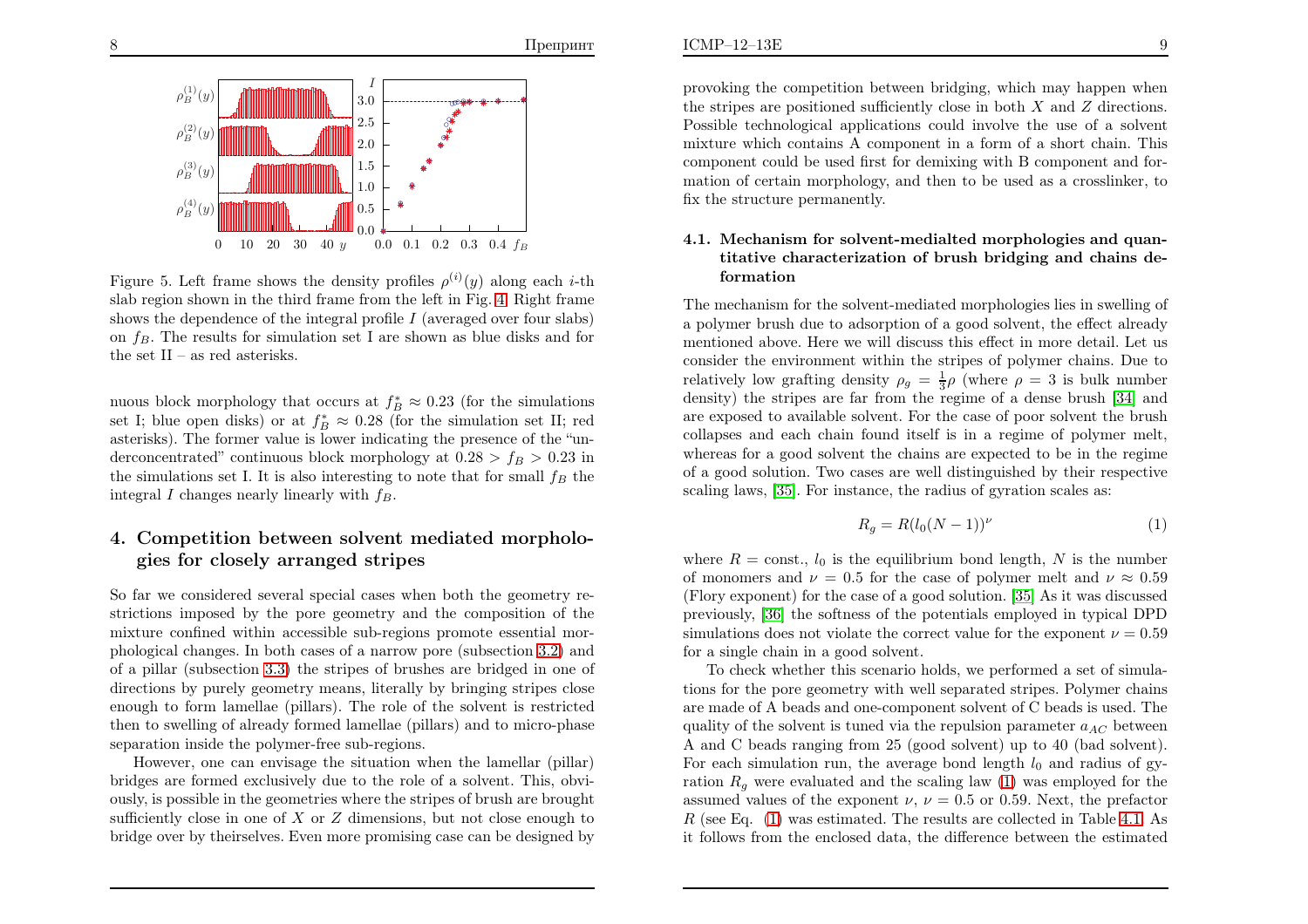prefactors  $R$  does not exceed 1% which proves that the scaling law  $(1)$  holds consistently. These simulations confirm <sup>a</sup> crossover from the regime of polymer melt to <sup>a</sup> good solution regime for each chain which is driven by the quality of the solvent. Typical chain extension ratio is estimatedas  $(l_0(N-1))^{0.09} \sim 1.3$  which is of the order of 2−4 unit lengths for our particular model and this provides the lengthscale for brush separationsat which one expects solvent-mediated bridging.

| pore geometry           | solvent                                                                 |        |       |
|-------------------------|-------------------------------------------------------------------------|--------|-------|
| $d = 22$ , in-phase     | $a_{AC} = 40 \; (\nu = 0.50) \;   \; 0.893 \;   \; 1.909 \;   \; 0.463$ |        |       |
|                         | $a_{AC} = 25 \; (\nu = 0.59) \;   \; 0.937 \;   \; 2.557$               |        | 0.468 |
| $d = 20$ , out-of-phase | $a_{AC} = 40 \; (\nu = 0.50) \;   \; 0.892 \;   \; 1.909 \;   \; 0.464$ |        |       |
|                         | $a_{AC} = 25 \; (\nu = 0.59) \;   \; 0.936$                             | 12.558 | 0.468 |

Table 1. Results of fitting the average bond length  $l_0$  and radius of gyration  $R_g$  to the scaling law, Eq. [1](#page-5-2) for the assumed values of the exponent *ν*. Output: prefactor R in Eq. [1](#page-5-2) is numerically consistent for all the considered cases.

To characterize quantitatively the level of bridging between stripeswe introduce the overlap integrals  $I_x$  and  $I_z$  between polymer chains in X and Z directions (in analogy to the case of uniform brushes [\[37\]](#page-11-10)):

$$
I_x = \sum_{\langle ik \rangle} \int_0^{L_x} \rho_i(x) \rho_k(x) dx \cdot \left[ \sum_{\langle ik \rangle} \int_0^{L_x} dx \right],
$$
  
\n
$$
I_z = \int_0^d \rho_{\text{bot}}(z) \rho_{\text{top}}(z) dz \cdot \left[ \int_0^d dz \right],
$$
\n(2)

where  $\rho_i(x)$  is the density profile along X axis for polymer beads be-<br>language to it is tripe (currently strain X and Z directions), and (a) and longing to *i*-th stripe (averaged over Y and Z directions);  $\rho_{\text{bot}}(z)$  and  $\rho_{\text{top}}(z)$  are density profiles for polymer beads belonging to bottom or top wall, respectively (averaged over X and Y directions). These density profiles are illustrated in Fig. [6.](#page-6-0) The evaluation of  $I_x$  overlap integral is performed over all  $\langle ik \rangle$  pairs that are located at the same wall and are adjacent in X direction (with the account of the periodic boundary<br>  $\sum_{n=1}^{\infty}$ conditions).

Bridging of brushes involves certain amount of bending and/or anisotropic stretching of polymer chains, these can be quantified via thecomponents of gyration tensor,  $G_{xx}$ ,  $G_{yy}$  and  $G_{zz}$ . The components are



Figure 6. Left frame illustrates density distributions  $\rho_i(x)$  of the polymer beads in each *i*-th stripe along X axis averaged over Y and Z axes (the distributions 1, 4 helonging to the hottom surface are shown only). distributions  $1 - 4$  belonging to the bottom surface are shown only). Right frame illustrates density distributions of the polymer beads alongZ axis that belong to bottom and top surfaces (abbreviated as "bot" and "top" respectively), the distributions are averaged in  $X$  and  $Y$  directions.

evaluated for each  $k$ -th chain

<span id="page-6-0"></span>
$$
G_{\alpha\beta}^{[k]} = \frac{1}{N} \sum_{i=1}^{N} (r_{i,\alpha}^{[k]} - R_{\alpha}^{[k]})(r_{i,\beta}^{[k]} - R_{\beta}^{[k]}),
$$
\n(3)

where  $\alpha, \beta$  denote Cartesian axes,  $r_{i,\beta}^{[k]}$  are the positions of individual monomers and  $\mathbf{R}^{[k]}$  is the center of mass position of the k-th chain. Then,  $G_{\alpha\beta}^{[k]}$  are averaged over chains and over time trajectory after the morphology stabilizes itself, providing the estimates for  $G_{xx}$ ,  $G_{yy}$  and  $G_{zz}$ . One should mention that due to the symmetry of the pore in Y direction, the  $G_{yy}$  component is found to be unchanged and it is not considered in our analysis. The average radius of gyration  $R_g$  is defined as  $R_g^2 = G_{xx} + G_{yy} + G_{zz}$ , and the average extension of chains can be found from the maximal eigenvalue of the gyration tensor,  $\sigma_{\text{max}}^2$ .

### 4.2. Solvent-mediated morphological changes

The properties introduced above are used to characterize solventmediated bridging between stripes of brushes. At first we will considerthe case of one-component solvent of variable quality (tuned via  $a_{AC}$  parameter, see above). The results are provided for the pore size of  $d = 20$ and stripes od width  $w = 13$  arranged out-of-phase (see Fig[.7\)](#page-7-0). With a decrease of  $a_{AC}$  towards the case of a good solvent  $(a_{AC} = 25)$ , one observes a monotoneous increase of all the metric properties,  $G_{xx}$ ,  $G_{zz}$ and  $\sigma_{\max}^2$ . This quantifies the effect of polymer chains swelling due to the crossover from the polymer melt to polymer in <sup>a</sup> good solvent regime. The overlap integrals  $I_x$  and  $I_z$  have been found to become non-zero at certain threshold value of  $a_{AC} < 28$ . This indicates solvent-mediated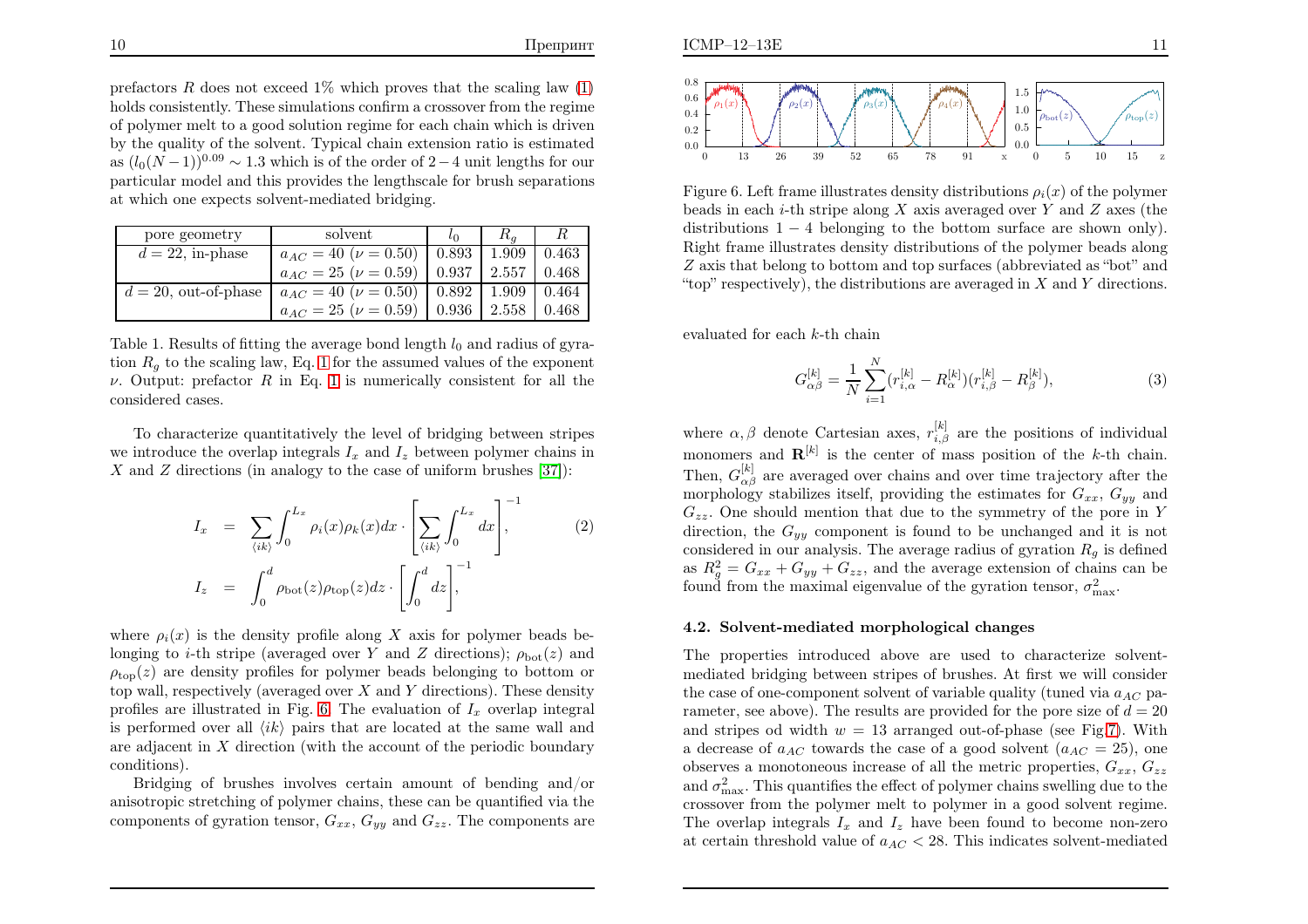



Figure 7. Behavior of the overlap integrals  $I_x$  and  $I_z$  (left frame) and the components  $G_{xx}$  and  $G_{zz}$  and maximal eigenvalue  $\sigma_{\text{max}}^2$  of the gy- ration tensor (right frame) upon the changes of the quality of the onecomponent solvent. The quality of the solvent is defined via repulsionparameter  $a_{AC}$  between polymer (A) and solvent (C) beads, the value of  $a_{AC} = 25$  represents the case of a good solvent.

bridging between droplets of polymer chains. The bridging happens almost simultaneously in both  $X$  and  $Z$  directions for this geometry of the pore. In the view of our analysis, it is important to mention that all thecharacteristics,  $I_x$ ,  $I_z$ ,  $G_{xx}$ ,  $G_{zz}$  and  $\sigma_{\text{max}}^2$  increase monotonically with a decrease of  $a_{AC}$  down to 25 with no peculiarities observed neither in the behavior of metric properties and overlap integrals nor in the snapshots.

The case of one-component solvent of variable quality provides <sup>a</sup> suitable reference point for <sup>a</sup> more complex case of <sup>a</sup> two-componentsolvent composed of A and B beads. The repulsion parameter  $a_{AB}$  is chosen to be always equa<sup>l</sup> to <sup>40</sup> in our study, therefore, the effective "goodness" of such a mixture can be characterized by the fraction  $f_B$  of B beads (the mixture is a good solvent for  $f_B = 0$ ). The analogy with one-component solvent is, however, not exact, as far as the mixture is prone to segregation (see, e.g. Fig. <sup>4</sup> in Ref. [\[30\]](#page-11-3)). Local inhomogeneities may influence the way in which the brushes are bridged and, as the result, the sequence of solvent-mediated morphologies may differ from the case of one-component solvent. Hereafter we will consider fixed stripe widthof  $w = 13$  and both: in- and out-of phase arrangements. The pore size will be fine-tuned in each case and ranges from  $d = 19$  to  $d = 24$ .

 In the case of in-phase arrangement of the stripes we select three poresizes, namely  $d = 20, 22$  and 24 (the distance between brushes in X and Z directions is approximately expected for  $d = 20$ ). The availation of  $I - I$ Z directions is approximately equal for  $d = 22$ ). The evolution of  $I_x$ ,  $I_z$ ,  $G_{xx}$ ,  $G_{zz}$  and  $\sigma_{\text{max}}^2$  upon the change of the fraction of  $f_B$  from 0.5 down



<span id="page-7-1"></span><span id="page-7-0"></span>Figure 8. Behavior of the overlap integrals  $I_x$  and  $I_z$  (top row of frames) and the components  $G_{xx}$  and  $G_{zz}$  and the maximal eigenvalue  $\sigma_{\text{max}}^2$  of the gyration tensor (bottom row of frames) upon the changes of the effective quality of the two-component solvent of <sup>A</sup> and <sup>B</sup> beads. Effectivequality of the solvent is defined via the fraction  $f_B$  of "bad solvent" beads B. The case of in-phase arrangement of stripes of the width  $w = 13$  is shown at the pore sizes  $d = 20, 22$  and 24.

to <sup>0</sup> is shown for each pore size in Fig. [8.](#page-7-1) One can compare these <sup>p</sup>lots with the curves displayed in Fig. [7](#page-7-0) and observe that the metric properties of chains at  $f = 0.5$  subject to the two-component solvent match approximately their counterparts for the case of one-component solventat  $a_{AC} = 28$ . This provides the estimate for an effective "goodness" of the two-component solvent. Metric properties coincide for the case of good solvent  $(f = 0 \text{ and } a_{AC} = 25$ , respectively).

When one moves away from  $f_B = 0.5$  towards 0 the behavior of all the properties  $I_x$ ,  $I_z$ ,  $G_{xx}$ ,  $G_{zz}$  and  $\sigma_{\text{max}}^2$  differs much from the case of onecomponent solvent. For the pore of  $d = 20$ , the bridging in Z direction is observed first. This is indicated by a large hill at  $I_z$  centered around the value of  $f_B = 0.34$  (top left frame in Fig. [8\)](#page-7-1). To be able to form the <sup>p</sup>illar morphology, the chains need to rearrange their selves preferentiallyin Z direction as indicated by an increase of  $G_{zz}$  at the expense of  $G_{xx}$ values (bottom left frame in Fig. [8\)](#page-7-1). The value of  $G_{zz} = 3.69$  found at  $f_B = 0.34$  is of same order and even exceeds that observed at  $f_B = 0$ ,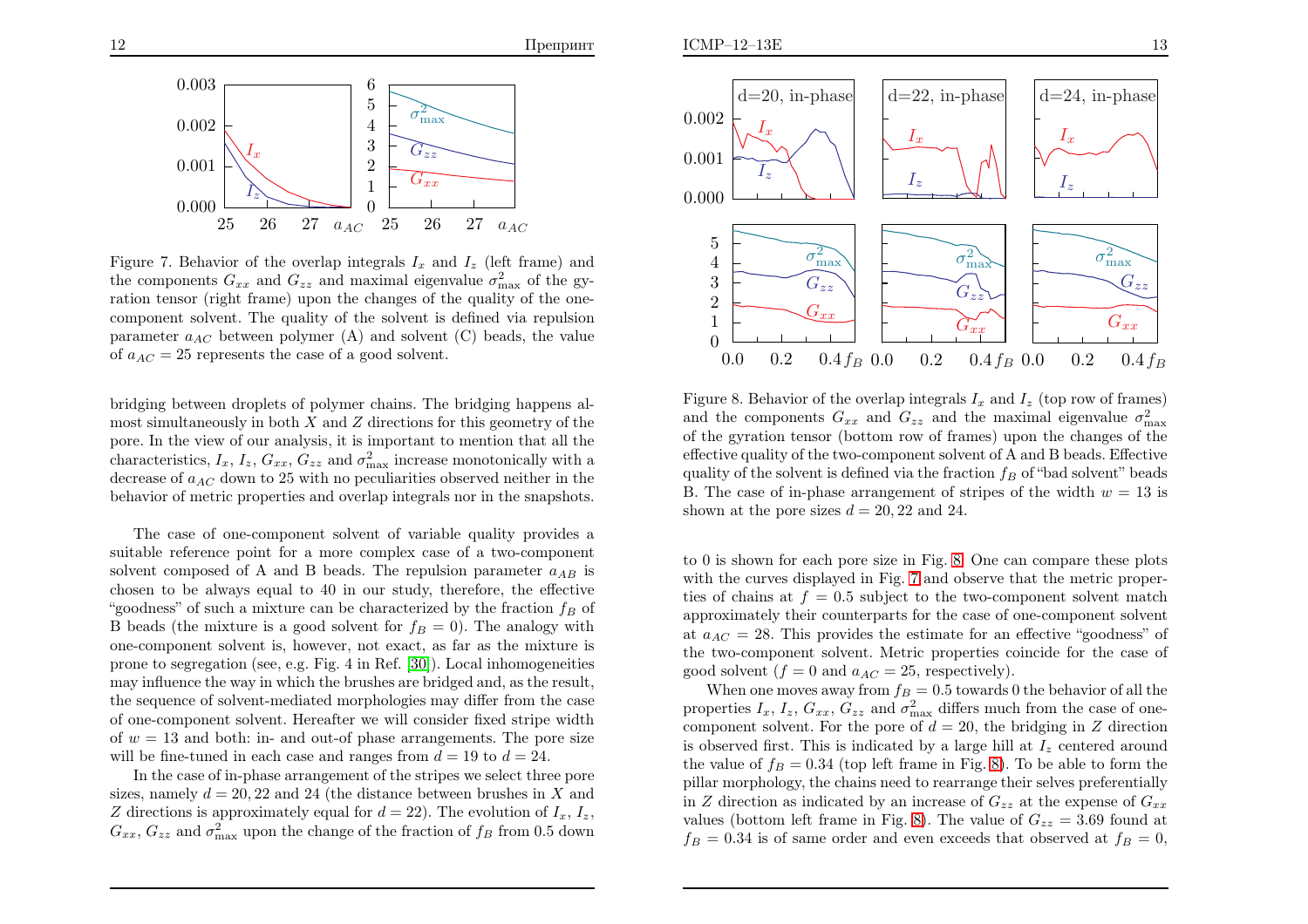

Figure 9. Sequence of morphologies obtained for  $d = 20$  and for in-phase arranged stripes of the width  $w = 13$  at various fractions  $f_B$  (indicated at the bottom). Top row: color-coded densities of brush prevailing (blue) and good solvent prevailing (green) regions, bottom row: bad solventprevailing regions (red). Morphologies: separate droplets  $(f_B = 0.50)$ ; solvent mediated pillars ( $f_B = 0.36$ ) and in-lined cylinders of B beads  $(f_B = 0.22).$ 

namely  $G_{zz} = 3.56$ . This indicates that the chains within pillars are in the regime of <sup>a</sup> good solvent. This is confirmed by the snapshots shown in top-middle and bottom-middle columns of Fig. [9](#page-8-0), where the droplets are seen merged together by the good solvent beads. Therefore, as the result of different miscibility of <sup>A</sup> and <sup>B</sup> components, the solvent A nucleates by filling the gap between polymer droplets, and solvent mediated transition from separate droplets to <sup>p</sup>illar morphology occurs. With further decrease of  $f_B$ , the pillars are also bridged in X direction. This is indicated by an increase of  $G_{xx}$  values and is seen in the top-right and bottom-right columns of Fig. [9.](#page-8-0)

With an increase of the pore size  $d$  to 22, the bridging ability in  $Z$  direction is lessened <sup>g</sup>iving <sup>a</sup> way for bridging along the walls. This isdemonstrated by the existence of local maxima and minima of  $I_x$ ,  $I_z$  and  $G_{xx}$  and  $G_{zz}$  components (see top-center and bottom-center frames in Fig. [8\)](#page-7-1). With further increase of d to <sup>24</sup> the situation is reversed withrespect to the case of  $d = 20$ . Now, the droplets are farer in Z direction and their bridging is observed in X direction:  $I_x$  and  $G_{xx}$  posses maxima centered around  $f_B = 0.4$  (top-right and bottom-right frames of Fig. [8\)](#page-7-1).

 Let us switch now to the case of out-of-phase arrangement of stripes. The set of pore sizes  $d = 19, 20$  and  $d = 21$  are analyzed in this case (the distance between brushes in X and Z directions is approximately<br>  $\sum_{i=1}^{\infty}$  and  $\sum_{i=1}^{\infty}$  and  $\sum_{i=1}^{\infty}$  is about equal for  $d = 20$ ). The behavior of  $I_x$ ,  $I_z$ ,  $G_{xx}$ ,  $G_{zz}$  and  $\sigma_{\text{max}}^2$  is shown in Fig. [10.](#page-8-1) The limiting cases of  $d = 19$  and  $d = 21$  bear similarities



<span id="page-8-1"></span><span id="page-8-0"></span>Figure 10. The same properties as in Fig. [8](#page-7-1) are shown for the case of out-of-phase arrangement of stripes of the width  $w = 13$  at the pore sizes  $d = 19, 20$  and 21.

to their respective counterparts  $(d = 20 \text{ and } d = 24)$  for the in-phase arrangement of stripes. Indeed, at  $d = 19$  the polymer-rich droplets are bridged in  $Z$  direction first with a decrease of  $f_B$ . With further decrease of  $f_B$  the droplets are bridged in X direction. Situation is reversed at  $f_A = 21$  $d = 21.$ 

The intermediate case of the pore size  $d = 20$  is more interesting be cause it demonstrates solvent mediated switching between various morphologies. When  $f_B$  decreases away from 0.5, first the bridges in X di-<br>method are foundd Bath L and C arriviation contant around rection are formed. Both  $I_x$  and  $G_{xx}$  exhibit maxima centered around  $f_B = 0.36$ , cf. top-middl dicates the formation of solvent mediated lamellar morphology, see snapshots in top-middle and bottom middle frames of Fig. [11](#page-9-1). With further decrease of  $f_B$ , the bridges are formed in Z direction at the expense of those that have been previously formed in X direction. This is indicated<br>by large value of L and prestically seen value of L within the interval of by large value of  $I_z$  and practically zero value of  $I_x$  within the interval of  $f_B \in [0.23, 0.3]$ . The structure of this morphology is of simple meander (see snapshots in top-right and bottom-roght frames of Fig. [11\)](#page-9-1).

One can see that upon increase of the fraction of good solvent in the system, the chains within each stripe swell and acquire certain bistabilityproperties. The chains can redistribute their mass either in X or in Z<br>direction (can indicated by the helperican of  $C_{\text{max}}$  or  $C_{\text{max}}$  components) direction (as indicated by the behavior of  $G_{xx}$  and  $G_{zz}$  components)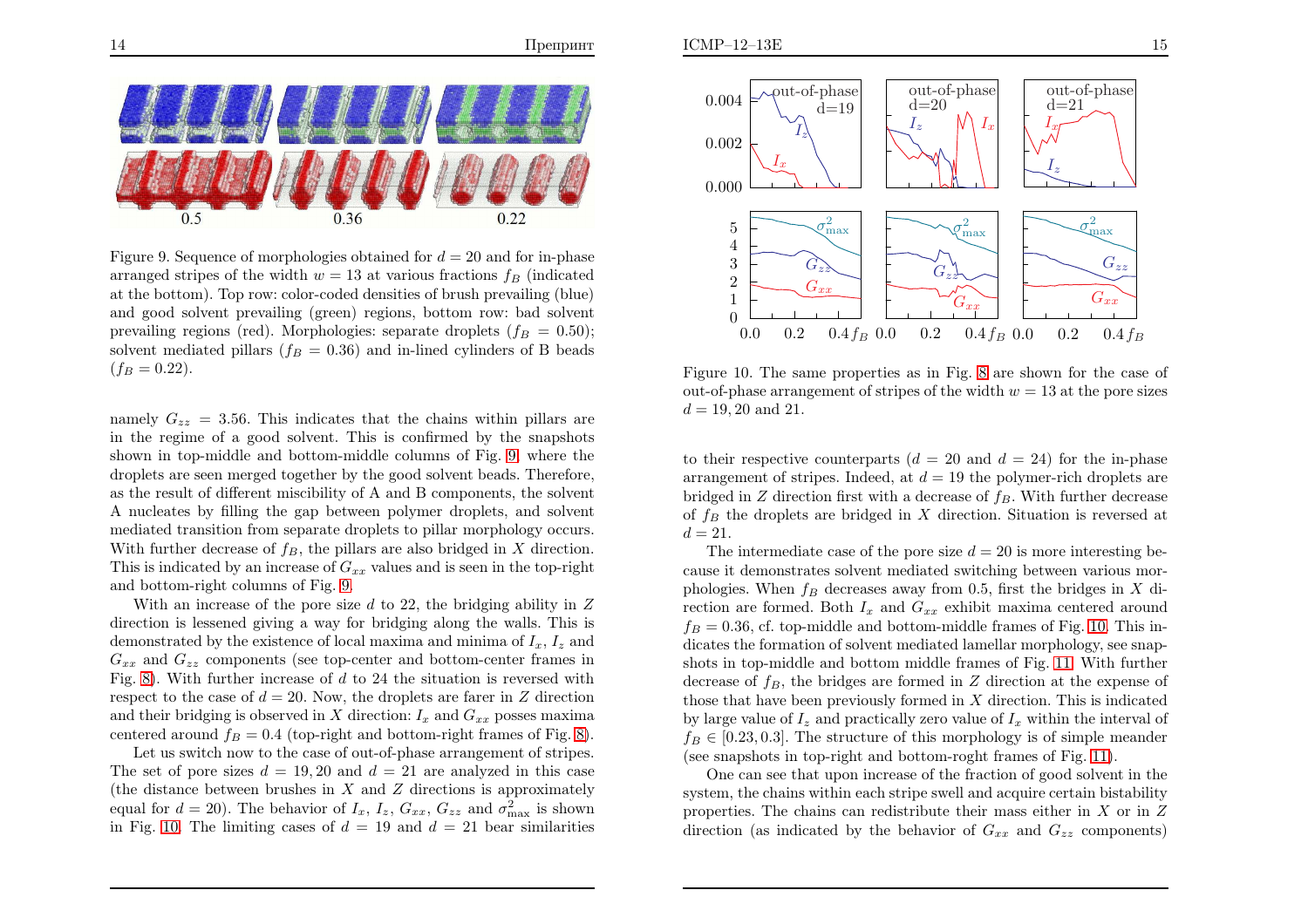

<span id="page-9-2"></span>Figure 11. Sequence of morphologies obtained for  $d = 20$ , for out-ofphase arranged stripes of the width of  $w = 13$  at various fractions of  $f_B$ . Separate droplets  $(f_B = 0.50)$ ; modulated lamellar  $(f_B = 0.36)$  and meander  $(f_B = 0.24)$  morphologies.

and form relevant bridges (as indicated by non-zero values of the overlapintegrals  $I_x$  and  $I_z$ ). The histograms for the corresponding components of the gyration tensor,  $f(G_{xx})$  and  $f(G_{zz})$  provide additional insight into spatial redistribution of the polymer chains in various morphologies. These histograms are shown in Fig. [12](#page-9-2) for the case of pore size  $d = 20$ and out-of-phase arrangement of the stripes of the width of  $w = 13$ .



Figure 12. Distributions of the relevant gyration tensor components,  $G_{xx}$ and  $G_{zz}$  for the various fractions  $f_B$  (indicated in each frame). The case of  $d = 20$ ,  $w = 13$  and out-of-phase arrangement of stripes is shown.

<span id="page-9-0"></span>The distribution function  $f(G_{zz})$  is found to be essentially stretched towards larger values of  $G_{zz}$  for meander  $(f_B = 0.26)$  morphology and at still lower values of  $f_B$ . It exhibits a quite irregular shape, whereas the distribution of  $f(G_{xx})$  is similar to the Lhuillier form [\[36](#page-11-9), [38,](#page-11-11) [39\]](#page-11-12) that was found as <sup>a</sup> typical distribution of experimental radii of gyration for long polymers. Broad distributions of the gyration tensor of both components indicate the existence of weakly and highly deformed chains within each stripe. It is <sup>p</sup>lausible to assume that highly deformed chains are found within the bridges that connect polymer droplets in solvent mediated <sup>p</sup>illar, meander and possibly other morphologies. <sup>A</sup> measure for the average stretch of chains is provided by the maximal eigenvalueof the gyration tensor,  $\sigma_{\text{max}}^2$ . As it follows from the set of plots shown in Figs. [8](#page-7-1) and [10](#page-8-1), the values of  $\sigma_{\text{max}}^2$  exhibit local maxima for certain morphologies. The values of these maxima are higher as compared tothe case of one-component solvent mapped into an effective value of  $a_{AC}$  (see Fig. [7\)](#page-7-0). This indicates that the loss of conformation entropy due to excess average stretch of chains is compensated by an decrease of theenthalpy, due to an increase of contacts between similar beads of type A.

### <span id="page-9-1"></span>5. Summary

In this work we consider formation and transitions between the nanostructures that occur inside <sup>a</sup> pore modified by stripes of tethered polymer brushes filled by <sup>a</sup> binary mixture. The beads <sup>A</sup> of filler solvent are identical to these of chain monomers, while the beads <sup>B</sup> exhibit partial mixing with beads A. Two options of in- and out-of-phase arrangement of polymer stripes are considered for <sup>a</sup> broad range of pore geometies and at various composition of <sup>A</sup> and <sup>B</sup> beads. For some cases we also undertook supplementary simulations with the one-component solventof variable quality which replaces the mixture, to serve as <sup>a</sup> reference.

The change of the composition of the fluid inside the pores has a great impact on the developing structures. For pore geometries with narrow stripes the problem of the description of microphase separation inside the pore reduces to quas<sup>i</sup> two-dimensional; in the case of moderately wide stripes and narrow pore one faces quas<sup>i</sup> one-dimensional demixing; whereas for very wide stripes the system is split into quas<sup>i</sup> two-dimensional and bulk regions.

The most interesting, in our view, effects that demonstrate solvent mediated changes in the nanostructures occur for the geometries with weakly separated stripes of polymer chains. With the increase of <sup>A</sup> component, the latter dissolves the polymer chains causing their swelling.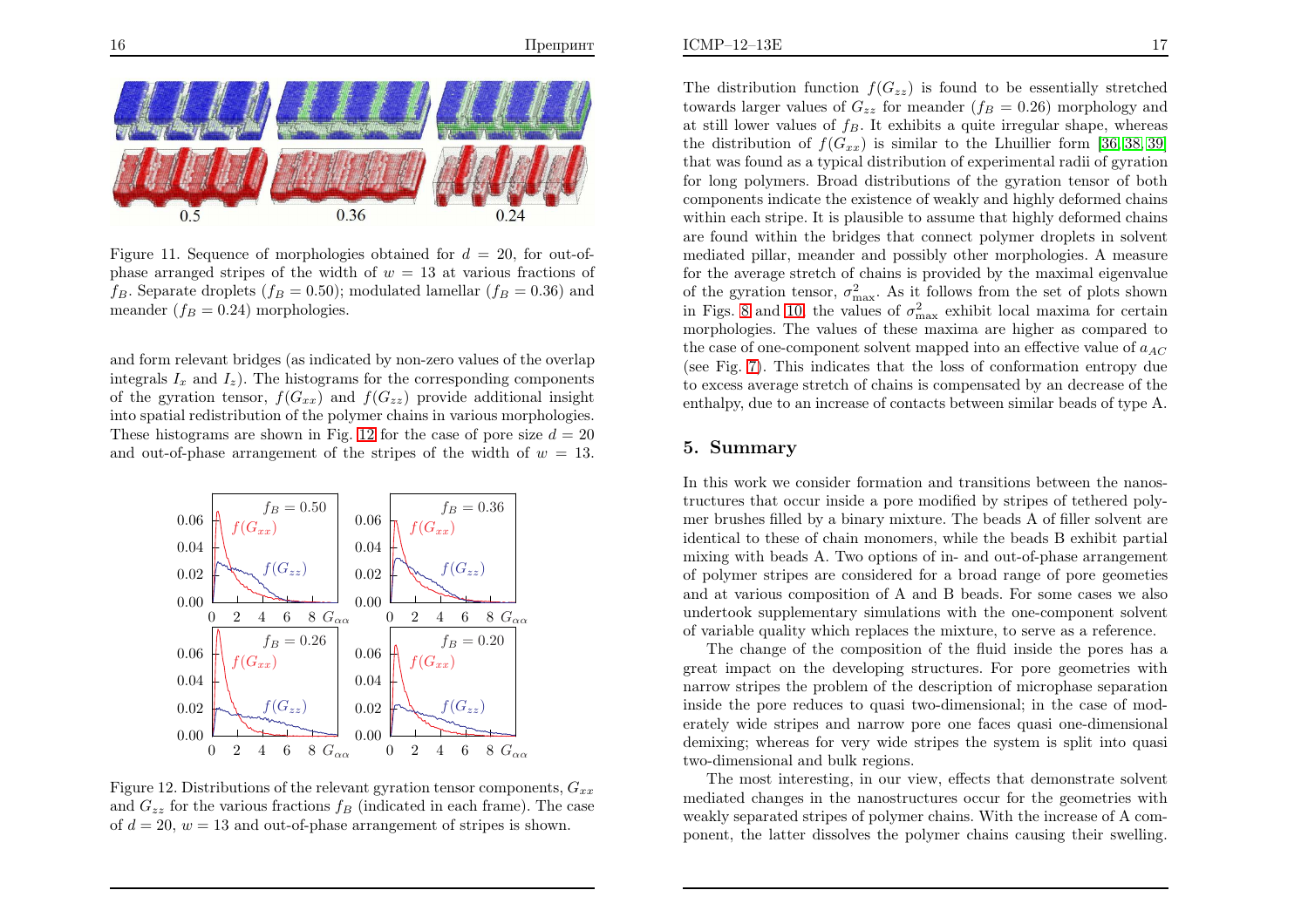As the result of this, the system acquires <sup>a</sup> bistability in terms of either bridging adjacent stripes along the wall or bridging opposite stripes across the pore. Stable morphology is formed as the result of <sup>a</sup> competition between seggregation of <sup>A</sup> and <sup>B</sup> beads and the deformation of the chains. In our simulations we observe morphology switching due tosubtle changes in pore geometry and/or the composition of <sup>a</sup> mixture.

We found following solvent mediated morphologies: in-lined cylinders (made of one component), meander structure and wave-shaped modulated internal channels. Suggested applications of such structures (after, possibly, making the structure permanent via crosslinking) involve nanopatterning for manufacturing of nanochannels, nanorods and similarly sized objects.

So far our studies concentrated on the equilibrium DPD simulations. However, it would be of interest to check how the morphologies change if the fluid would undergo <sup>a</sup> pressure-driven flow along the pore axis. Thelast problem is currently under study in our laboratories.

### Acknowledgments

This work was supported by EC under the Grant No. PIRSES 268498. J.I. is thankful to T. Kreer, S. Santer and D. Neher for fruitful andstimulating discussions.

# References

- 1. P. G. de Gennes, Rev. Mod. Phys. <sup>57</sup>, <sup>827</sup> (1985).
- 2. R. C. Advincula, W. J. Brittain, K. C. Caster and <sup>J</sup> Ruhe, Polymer Brushes: Synthesis, Characterization, Applications, Willey, NewYork (2004).
- 3. J. R¨uhe, M. Ballauf, M. Biesalski, P. Dziezok, F. Grohn, D. Johannsmann, N. Houbenov, N. Hugenberg, R. Konradi, S. Minko, M. Motornov, R. R. Netz, M. Schmidt, C. Seidel, M. Stamm, T. Stephan, D. Usov and H. N. Zhang, Adv. Polym. Sci. <sup>165</sup>, <sup>79</sup> (2004).
- 4. A. Naji, C. Seidel and R. R. Netz, Adv. Polym. Sci. <sup>198</sup>, <sup>149</sup> (2006).
- 5. L. I. Klushin and A. M. Skvortsov, J. Phys. A: Math. Theor. <sup>44</sup>, <sup>473001</sup> (2011).
- 6. K. Binder, T. Kreerb and A. Milchev, Soft Matter, <sup>7</sup>, <sup>7159</sup> (2011).
- 7. R. C. Advincula, W. J. Brittain, K. C. Caster, and J. Rühe (ed.) Polymer Brushes, Wiley-VCH, Weinheim, 2004.
- 8. R. Descas, J.-U. Sommer and A. Blumen, Macromol. Theory Simul., <sup>17</sup>, <sup>429</sup> (2008).
- 9. F. Garbassi, M. Morra and E. Occhiello, Polymer surfaces: fromphysics to technology, John Wiley & Sons; New York 2002.
- 10. L. H. Sperling, Polymeric multicomponent materials: an introductionLED. Wiley Interscience, New York 1997.
- 11. J. Klein, Science <sup>323</sup>, <sup>47</sup> (2009).
- <span id="page-10-9"></span><span id="page-10-8"></span><span id="page-10-7"></span><span id="page-10-6"></span><span id="page-10-2"></span><span id="page-10-1"></span>12. D. H. Napper, Polymeric Stabilization of Colloidal Dispersions, Academic, London 1983.
- <span id="page-10-5"></span><span id="page-10-4"></span><span id="page-10-3"></span><span id="page-10-0"></span>13. G. Storm, S. O. Belliot, T. Daemen and D. D. Lasic, Adv. DrugDelivery Rev., <sup>17</sup>, <sup>31</sup> (1995).
- 14. A. Hucknall, S. Rangarajan and A. Chilkoti, Adv. MAterials <sup>21</sup>, 2441 (2009).
- 15. A. J. Wang, J. J. Xu and H. Y. Chen, J. Chromatogr. A 120, 1147 (2007).
- 16. Y. Li, J. Zhang, L. Fang, T. Wang, S. Zhu, Y. Li, Z. Wang, L. Zhang, L. Cui and B. Yang, Small <sup>7</sup>, <sup>2769</sup> ( 2011).
- 17. O. A. Guskova and C. Seidel, Macromolecules <sup>44</sup>, <sup>671</sup> (2011).
- 18. J. Wang and M. Müller, Macromolecules  $42$ ,  $2251$  (2009).
- 19. Y. Yin, P. Sun, B. Li, T. Chen, Q. Jin, D. Ding and A.-C. Shi, Macromolecules <sup>40</sup>, <sup>5161</sup> (2007).
- 20. E. Bormashenko, R. Pogreb, O. Stanevsky, Y. Bormashenko, S. Tamir, R. Cohen, M. Nunberg, V. Z. Gaisin, M. Gorelik and O. V. Gendelman, Mater. Lett. <sup>59</sup>, <sup>2461</sup> (2005).
- 21. U. Nagpal, H. Kang, G. S. W. Craig, P. F. Nealey and J. J. de Pablo, ACS Nano, <sup>5</sup>, <sup>5673</sup> (2011).
- 22. Q. Cao, C. Zuo, L. Li, Y. Yang and N. Li, Microfluid Nanofluid <sup>10</sup>, <sup>977</sup> (2011).
- 23. T. Chen, I. Amin and R. Jordan, Chem. Soc. Rev. <sup>41</sup>, 3280-3296(2012)
- 24. L. Guangsuo, Fabrication of nanopatterns via surface chemical modification and reactive reversal nanoimprint lithography, PhD Thesis, National university of Singapore, Singapore 2010, http://scholarbank.nus.edu.sg/handle/10635/22850
- 25. D. W. L. Tolfree, Rep. Prog. Phys. <sup>61</sup>, <sup>313</sup> (1998); F. Burmeister, C. Schläfle, B. Keilhofer, C. Bechinger, J. Boneberg and P. Leiderer, Adv. Mater. <sup>10</sup>, <sup>495</sup> (1998); J. B. Knight, A. Vishwanath, J. P. Brody and R. H. Austin, Phys. Rev. Lett. <sup>80</sup>, <sup>3863</sup> (1998).
- 26. Surface-Initiated Polymerization <sup>I</sup> and II. (Ed. : R. Jordan), inAdvances in Polymer Science, **197/198**, Springer, Berlin, (2006); X. Zhou, Y. Chen, B. Li, G. Lu, F. Y. C. Boey, J. Ma and H. Zhang, Small 4, 1324 (2008); U. Schmelmer, A. Paul, A. Küller, M. Steenackers, A. Ulman, M. Grunze, A. Gölzhäuser and R. Jordan,